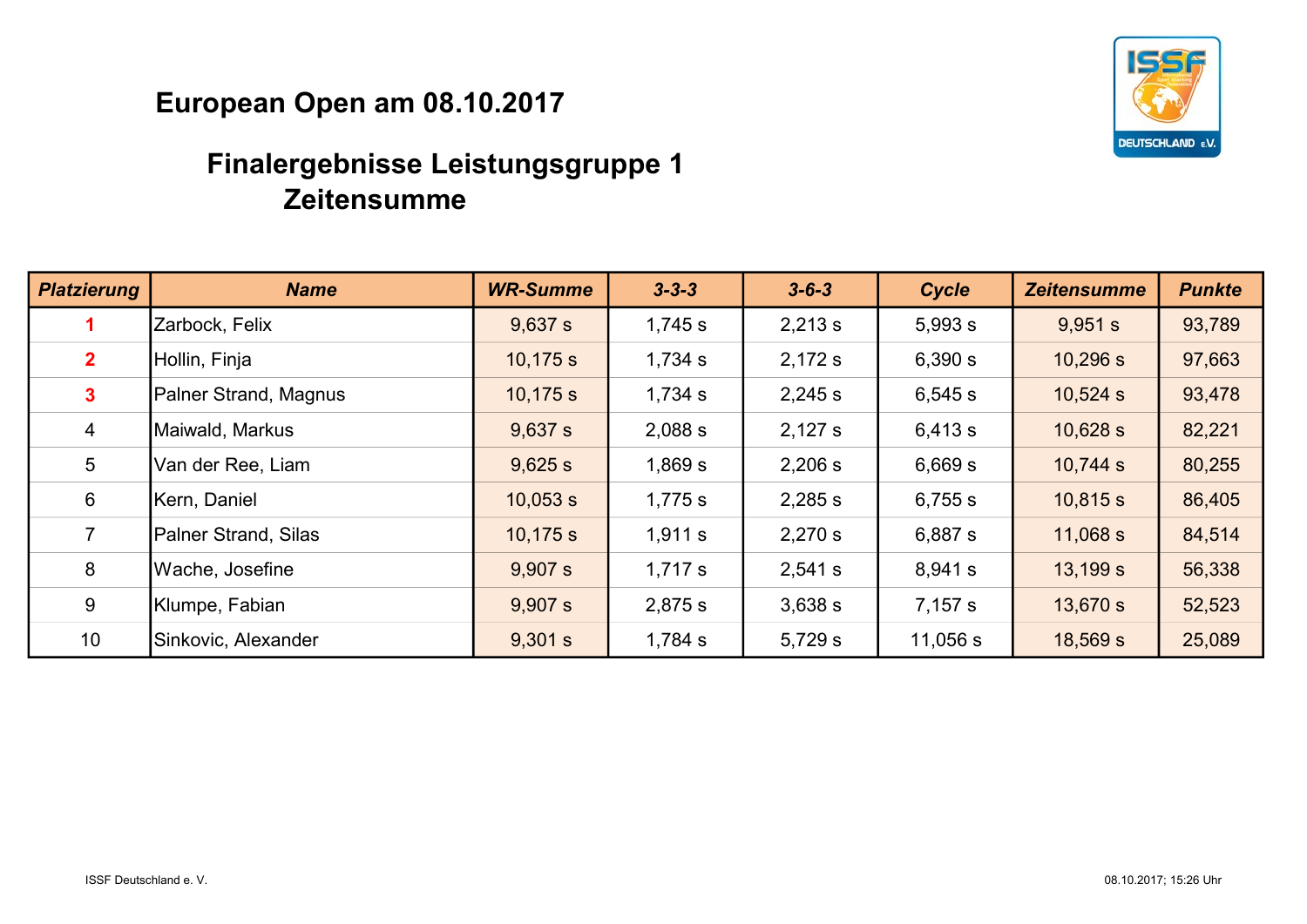

| <b>Platzierung</b> | <b>Name</b>          | <b>WR-Summe</b> | $3 - 3 - 3$ | $3 - 6 - 3$ | Cycle    | <b>Zeitensumme</b> | <b>Punkte</b> |
|--------------------|----------------------|-----------------|-------------|-------------|----------|--------------------|---------------|
|                    | Kemminer, Nils       | 10,175 s        | 1,983 s     | 2,321 s     | 7,023 s  | 11,327 s           | 80,694        |
| 2 <sup>1</sup>     | Ithurbure, Timothy   | 9,637 s         | 2,066 s     | 2,456 s     | 6,878 s  | 11,400 s           | 71,462        |
| $\mathbf{3}$       | Wu, Jerry            | 10,120 s        | 1,996 s     | 2,394 s     | 7,458 s  | 11,848 s           | 72,958        |
| $\overline{4}$     | Neuber, Frederik     | 9,907 s         | 1,930 s     | 2,895 s     | 7,282 s  | 12,107 s           | 66,959        |
| $5\overline{)}$    | Kemminer, Jan Malte  | 9,637 s         | 1,914 s     | 3,524 s     | 7,327 s  | 12,765 s           | 56,996        |
| $6\phantom{1}$     | Hunkemöller, Melanie | 9,907 s         | 1,900 s     | 2,398 s     | 8,690 s  | 12,988 s           | 58,183        |
| $\overline{7}$     | Nalasko, Jacqueline  | 10,680 s        | 1,907 s     | 2,518 s     | 9,001 s  | 13,426 s           | 63,277        |
| 8                  | Kern, Patrick        | 13,154 s        | 2,257 s     | 2,764 s     | 8,545 s  | 13,566 s           | 94,018        |
| 9                  | Schierholz, Dustin   | 9,907 s         | 4,148 s     | 2,460 s     | 7,392 s  | 14,000 s           | 50,076        |
| 10                 | Schilcher, Alina     | 9,637 s         | 2,380 s     | 2,900 s     | 10,070 s | 15,350 s           | 39,415        |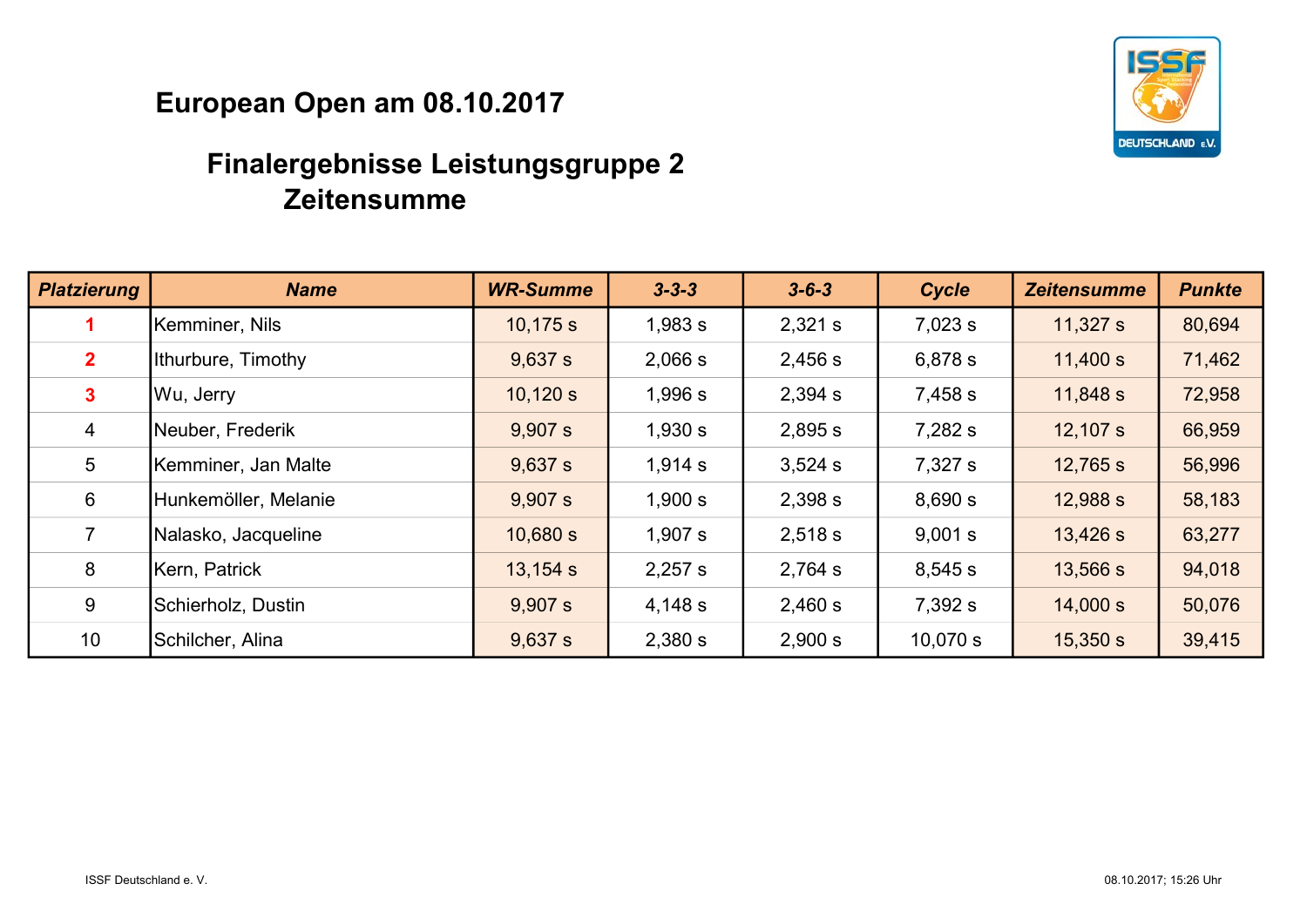

| <b>Platzierung</b> | <b>Name</b>                       | <b>WR-Summe</b> | $3 - 3 - 3$ | $3 - 6 - 3$ | Cycle    | <b>Zeitensumme</b> | <b>Punkte</b> |
|--------------------|-----------------------------------|-----------------|-------------|-------------|----------|--------------------|---------------|
|                    | Schleussner, Pablo                | 10,419 s        | 2,072 s     | 2,606 s     | 6,624 s  | 11,302 s           | 84,985        |
| 2 <sup>1</sup>     | Engell-Hedager Damkjær, Alexander | 10,419 s        | 2,598 s     | 2,583 s     | 6,677 s  | 11,858 s           | 77,202        |
| 3 <sup>1</sup>     | Balz, Alexander                   | 10,680 s        | 2,048 s     | 2,500 s     | 7,771 s  | 12,319 s           | 75,161        |
| $\overline{4}$     | Sinkovic, Eric                    | 9,637 s         | 1,987 s     | 2,717 s     | 7,916 s  | 12,620 s           | 58,313        |
| 5                  | Schwendel, Lukas                  | 9,637 s         | 2,246 s     | 2,616 s     | 8,689 s  | 13,551 s           | 50,576        |
| 6                  | Boll, Marina                      | 9,907 s         | 2,403 s     | 2,617 s     | 8,740 s  | 13,760 s           | 51,838        |
| $\overline{7}$     | Coffey, Dustin                    | 9,830 s         | 2,308 s     | 2,962 s     | 8,885 s  | 14,155 s           | 48,227        |
| 8                  | Bihorac, Elma                     | 9,907 s         | 2,043 s     | 3,248 s     | 9,292 s  | 14,583 s           | 46,152        |
| 9                  | Mellmer, Richard                  | 16,982 s        | 3,321 s     | 3,151 s     | 9,268 s  | 15,740 s           | 116,404       |
| 10                 | Schilcher, Kaja                   | 10,419 s        | 2,148 s     | 3,337 s     | 13,414 s | 18,899 s           | 30,393        |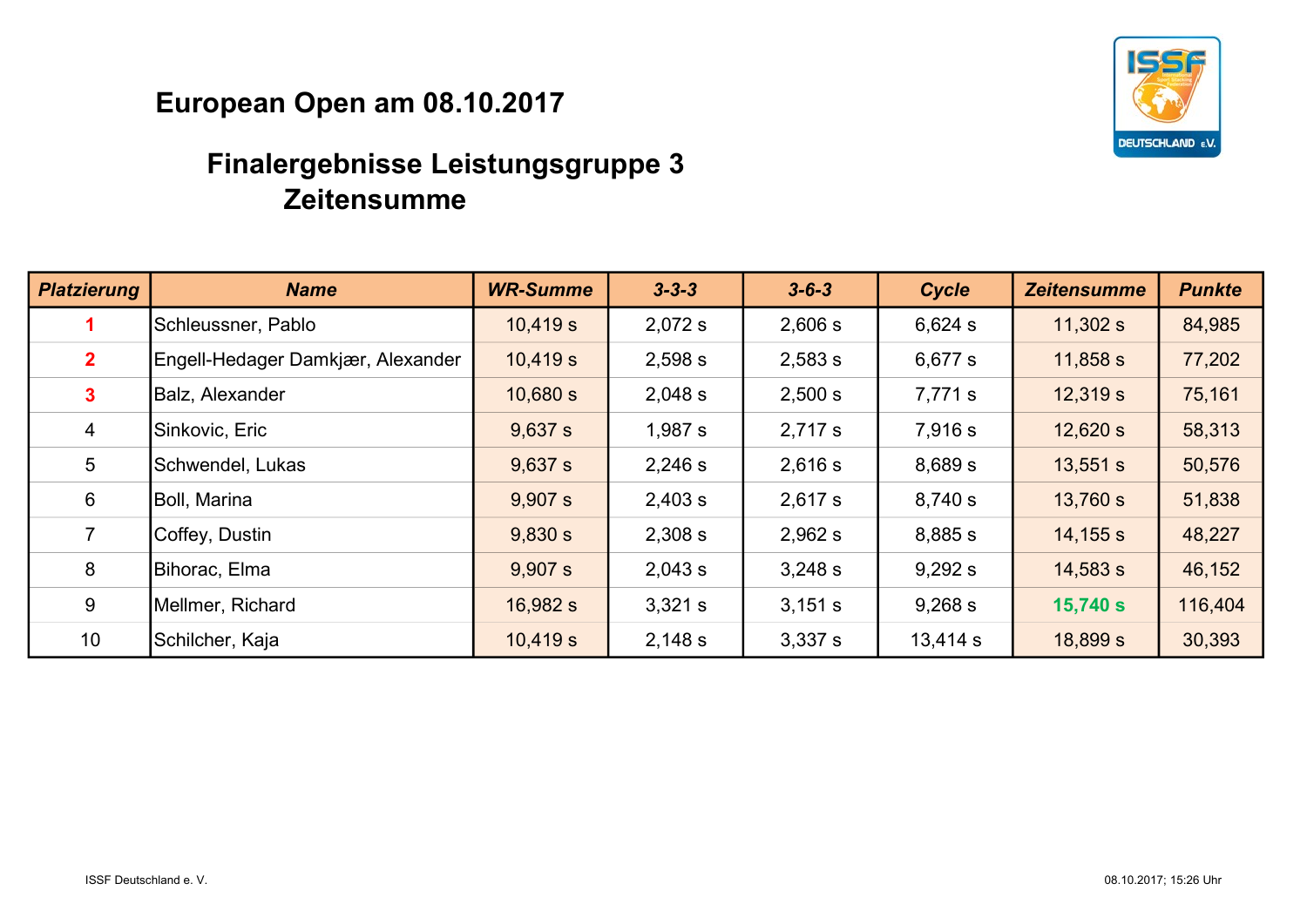

| <b>Platzierung</b> | <b>Name</b>           | <b>WR-Summe</b> | $3 - 3 - 3$ | $3 - 6 - 3$ | Cycle      | <b>Zeitensumme</b> | <b>Punkte</b> |
|--------------------|-----------------------|-----------------|-------------|-------------|------------|--------------------|---------------|
|                    | Heussmann, Lorenz     | 9,830 s         | 2,467 s     | 2,763 s     | 7,946 s    | 13,176 s           | 55,660        |
| 2 <sup>1</sup>     | Sinkovic, Christopher | 9,830 s         | 2,355 s     | 2,760 s     | 8,363 s    | 13,478 s           | 53,193        |
| 3 <sup>1</sup>     | Schleussner, Dennis   | 13,629 s        | 2,428 s     | 3,009 s     | 8,122 s    | 13,559 s           | 101,035       |
| $\overline{4}$     | Sano, August          | 10,120 s        | 2,449 s     | 2,918 s     | 8,409 s    | 13,776 s           | 53,965        |
| 5                  | Pettersson, Rune      | 12,937 s        | 2,478 s     | 3.017 s     | 8,616 s    | 14,111 s           | 84,053        |
| 6                  | Mellmer, Alexandra    | 9,637 s         | 2,312 s     | 4,629 s     | 8,195 s    | 15,136 s           | 40,538        |
| $\overline{7}$     | Pondruff, Markus      | 13,629 s        | 2,680 s     | 3,166 s     | 10,779 s   | 16,625 s           | 67,205        |
| 8                  | Heckmann, Jasmin      | 10,175 s        | 2,120 s     | 3,195 s     | 11,420 $s$ | 16,735 s           | 36,967        |
| 9                  | Kemminer, Heike       | 14,319 s        | 2,659 s     | 3,805 s     | 11,980 s   | 18,444 s           | 60,272        |
| 10                 | Krause, Linus         | 10,175 s        | 3,026 s     | 3,403 s     | 12,410 s   | 18,839 s           | 29,171        |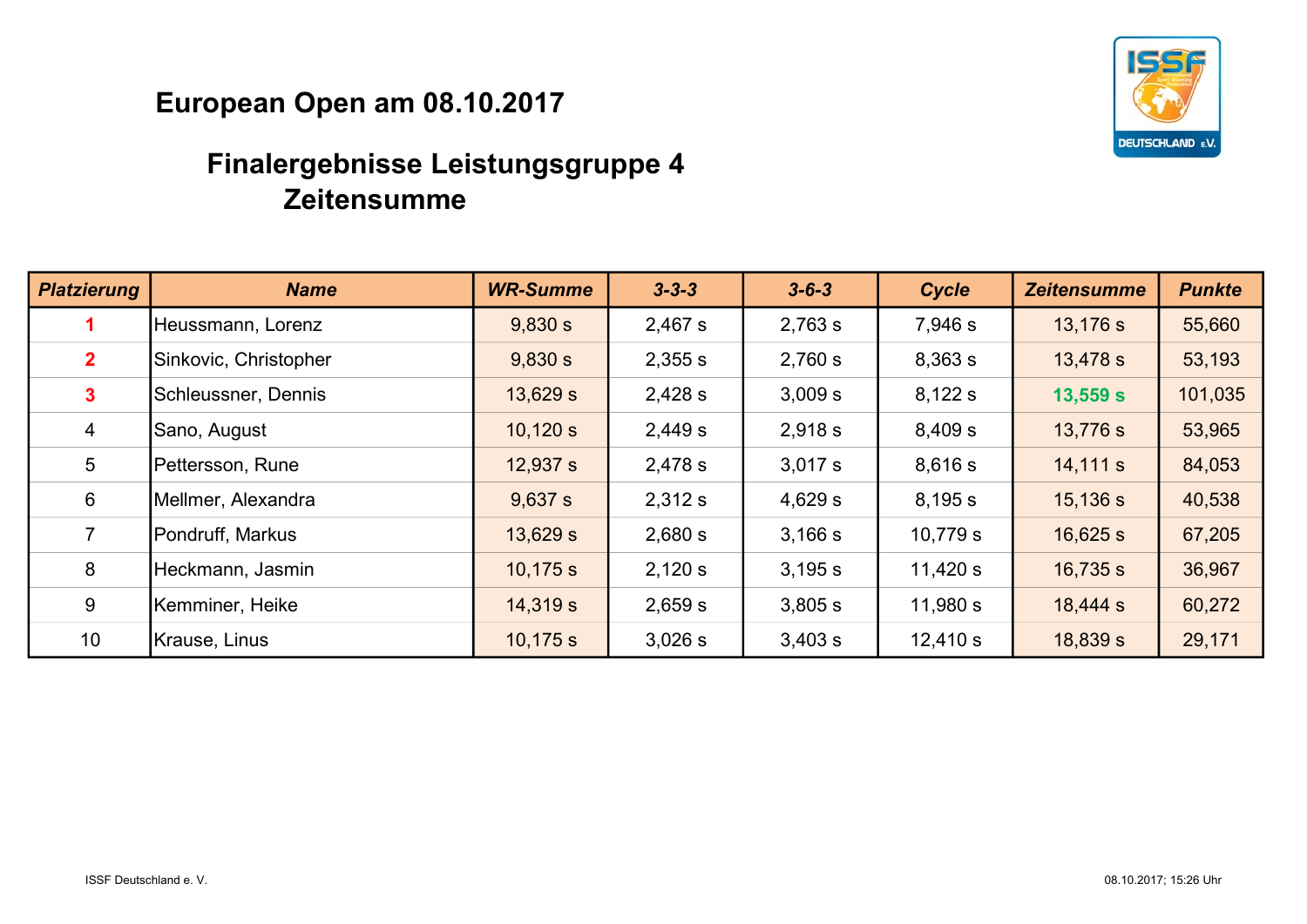

| <b>Platzierung</b> | <b>Name</b>       | <b>WR-Summe</b> | $3 - 3 - 3$ | $3 - 6 - 3$ | Cycle    | <b>Zeitensumme</b> | <b>Punkte</b> |
|--------------------|-------------------|-----------------|-------------|-------------|----------|--------------------|---------------|
|                    | Binder, Agnetha   | 9,301 s         | 2,381 s     | 2,935 s     | 8,603 s  | 13,919 s           | 44,652        |
| 2 <sup>1</sup>     | Mijatovic, Mario  | 10,175 s        | 2,440 s     | 3,020 s     | 8,600 s  | 14,060 s           | 52,372        |
| 3 <sup>1</sup>     | Steinwachs, Anna  | 9,637 s         | 2,503 s     | 3,087 s     | 9,121 s  | 14,711 s           | 42,914        |
| $\overline{4}$     | Schleicher, Simon | 13,154 s        | 2,590 s     | 3,284 s     | 9,094 s  | 14,968 s           | 77,230        |
| $5\overline{)}$    | Albers, Fynn      | 10,120 s        | 2,655 s     | 3,913 s     | 8,587 s  | 15,155 s           | 44,591        |
| 6                  | Uzunbas, Ayla     | 10,120 s        | 3,537 s     | 3,163 s     | 8,788 s  | 15,488 s           | 42,694        |
| $\overline{7}$     | Mellmer, Oliver   | 10,053 s        | 2,686 s     | 3,218 s     | 9,591 s  | 15,495 s           | 42,093        |
| 8                  | Sinkovic, Robert  | 14,319 s        | 3,296 s     | 3,140 s     | 10,618 s | 17,054 s           | 70,497        |
| 9                  | Klumpe, Andrea    | 14,319 s        | 2,754 s     | 3,948 s     | 10,480 s | 17,182 s           | 69,451        |
| 10                 | Potarzyk, Alea    | 9,907 s         | 2,248 s     | 3,544 s     | 12,516 s | 18,308 s           | 29,282        |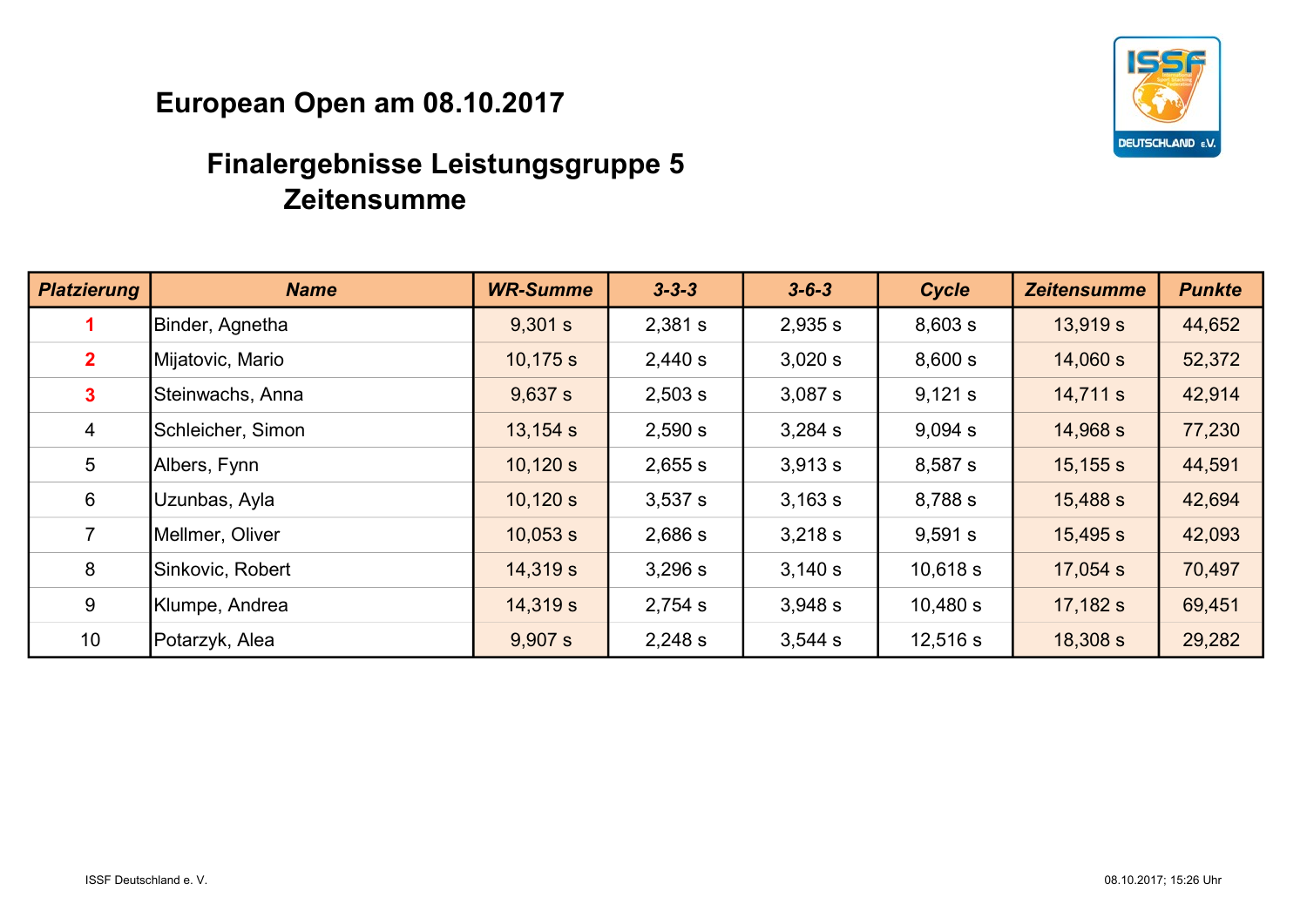

| <b>Platzierung</b> | <b>Name</b>            | <b>WR-Summe</b> | $3 - 3 - 3$ | $3 - 6 - 3$ | Cycle      | <b>Zeitensumme</b> | <b>Punkte</b> |
|--------------------|------------------------|-----------------|-------------|-------------|------------|--------------------|---------------|
|                    | Steingrebe, Lukas      | 10,120 s        | 2,658 s     | 3,072 s     | $10,387$ s | 16,117 s           | 39,427        |
| 2 <sup>1</sup>     | Sinkovic, Martina      | 14,319 s        | 3,081 s     | 3,554 s     | 9,833 s    | 16,468 s           | 75,604        |
| 3 <sup>1</sup>     | Schierholz, Heike      | 16,982 s        | 2,795 s     | 3,516 s     | 11,058 s   | 17,369 s           | 95,593        |
| $\overline{4}$     | Palner, Morten         | 14,319 s        | 2,958 s     | 3,961 s     | 10,945 s   | 17,864 s           | 64,249        |
| 5                  | Albers, Christian      | 14,319 s        | 3,473 s     | 3,714 s     | 11,405 s   | 18,592 s           | 59,316        |
| $6\phantom{1}$     | Engell-Hedager, Henrik | 14,319 s        | 2,789 s     | 4,343 s     | 12,002 s   | 19,134 s           | 56,003        |
| $\overline{7}$     | Klingenberg, Ann-Berit | 16,982 s        | 3,163 s     | 4,259 s     | 11,882 s   | 19,304 s           | 77,390        |
| 8                  | Steingrebe, Verena     | 13,629 s        | 3,371 s     | 4,285 s     | 11,913 s   | 19,569 s           | 48,505        |
| 9                  | Bihorac, Emina         | 10,419 s        | 2,624 s     | 4,203 s     | 13,327 s   | 20,154 s           | 26,726        |
| 10                 | Hunkemöller, Annerose  | 16,982 s        | 3,141 s     | 6,825 s     | 12,756 s   | 22,722 s           | 55,858        |